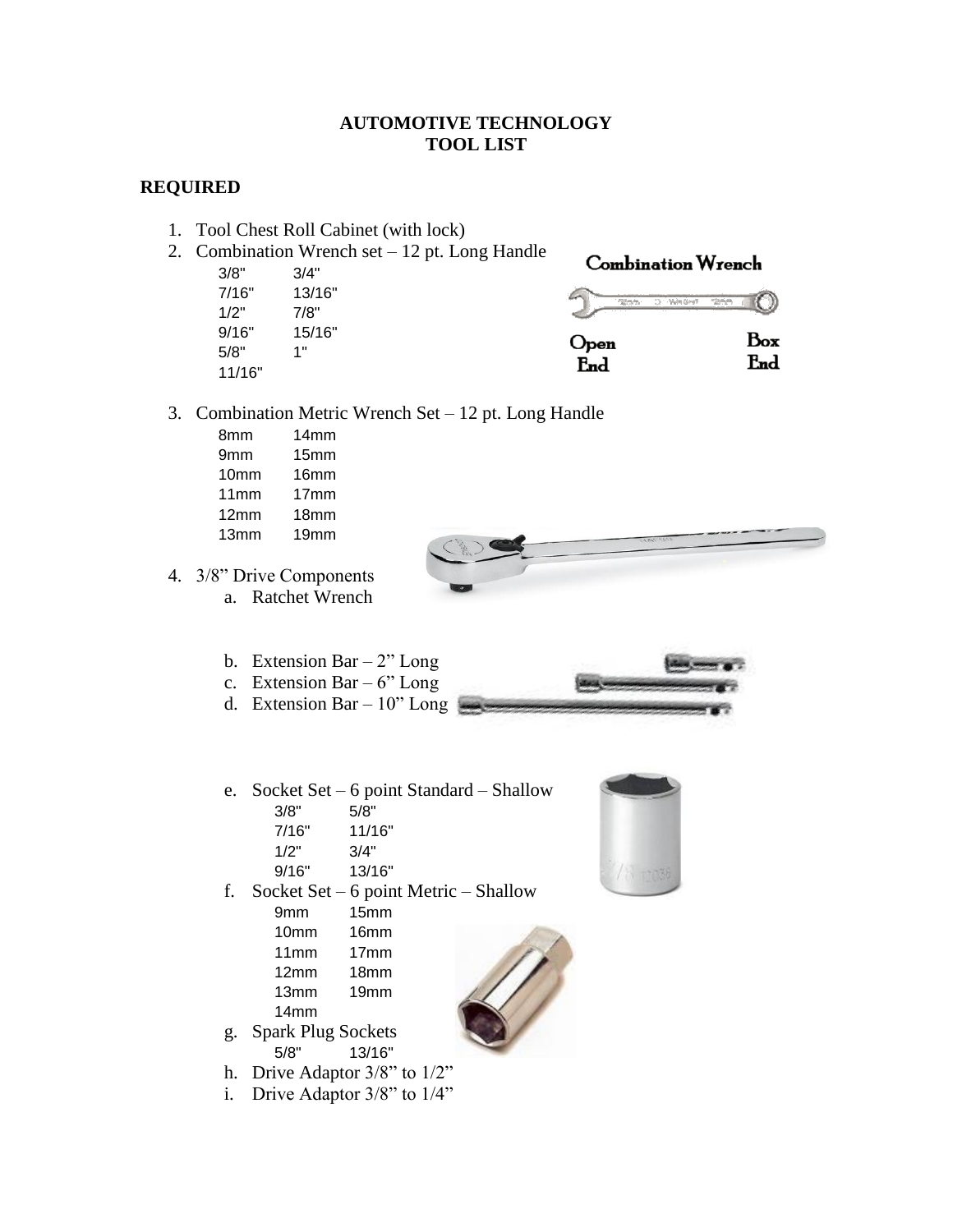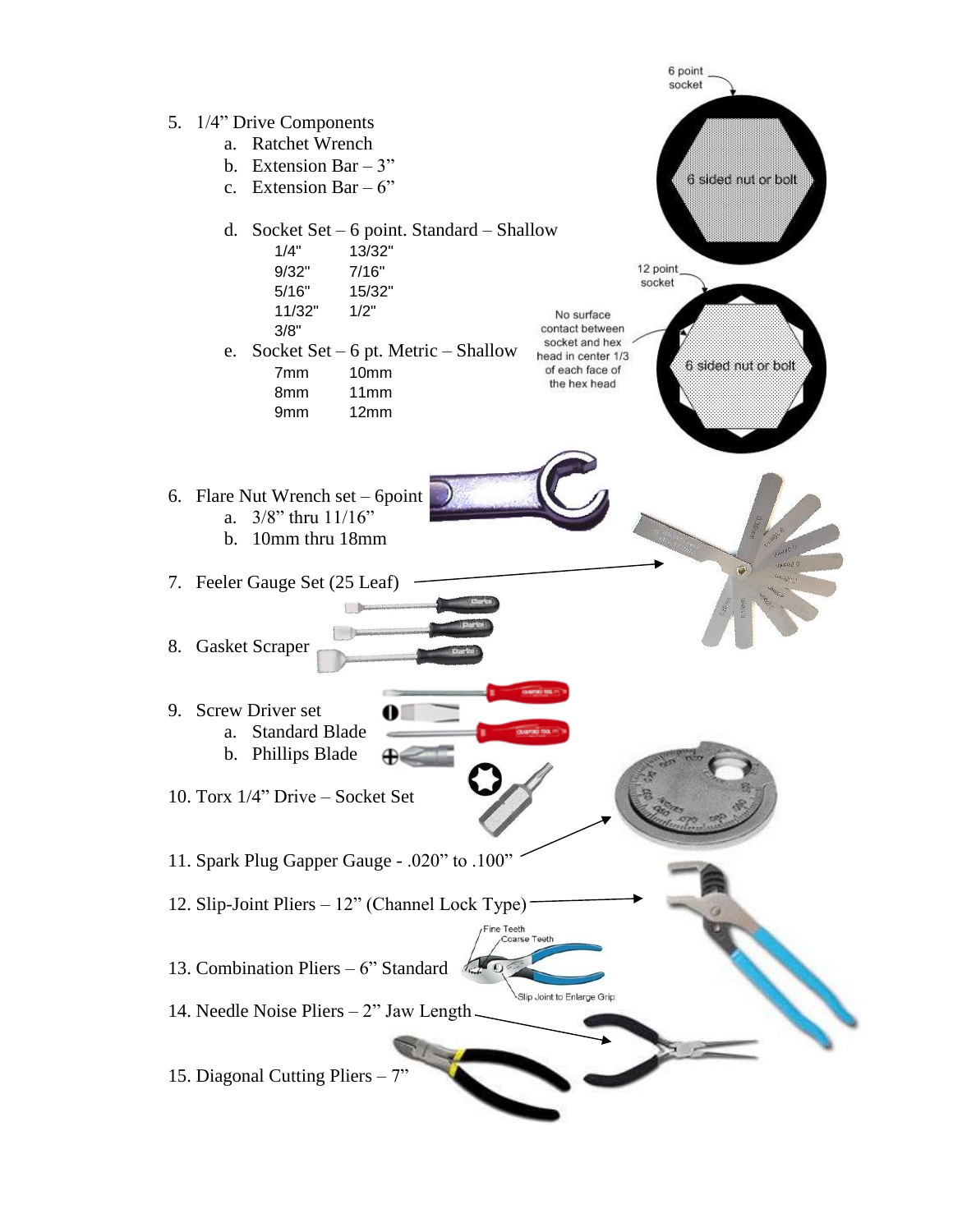- 16. Lock Ring Pliers (Manual Transmission Type) Snap-on #70A
- 17. Lock Ring Pliers (A[utomatic Transmission](http://www.bing.com/images/search?q=ball+peen+hammer#focal=d3b77df7890926156d49de96d119b5af&furl=http://www.professionalequipment.com/product_images/lbv96727s_product.jpg) Type) Snap-on #SRP-1



- 19. Compothane Soft Face Hammer 2lb size (shot filled head)
- 20. Allen Wrench set
	- a. 050" thru 3/8"standard & 2mm-12mm metric
- 21. 6" Pencil type magnet
- 22. Blow Gun
- 23. Trouble light with plug in 16-3 cord (25 foot)
- 24. Circuit test light 12 bolt (non-battery type) 25 ohm resistance
- 25. Multimeter (Digital VOM 10 Mega-ohm Input Impedance)
- 26. 6" Steel Rule
- 27. Pocket Tire Tester 0-50 psi
- 28. Seal Pick Small "o" style
- 29. Seal Pick Heavy Duty 12" handle
- 30. Drive Adaptor
	- a.  $1/4$ " to  $3/8$ "
	- b.  $3/8$ " to  $1/4$ "
- 31. Coveralls
- 32. Air Hose 50 ft.
- 33. High Energy Spark Tester
- 34. Safety Glasses
- 35. Tape Measure 3/4" x 16'
- 36. Extension Cord 14-3 25'
- 37. Brass Punch